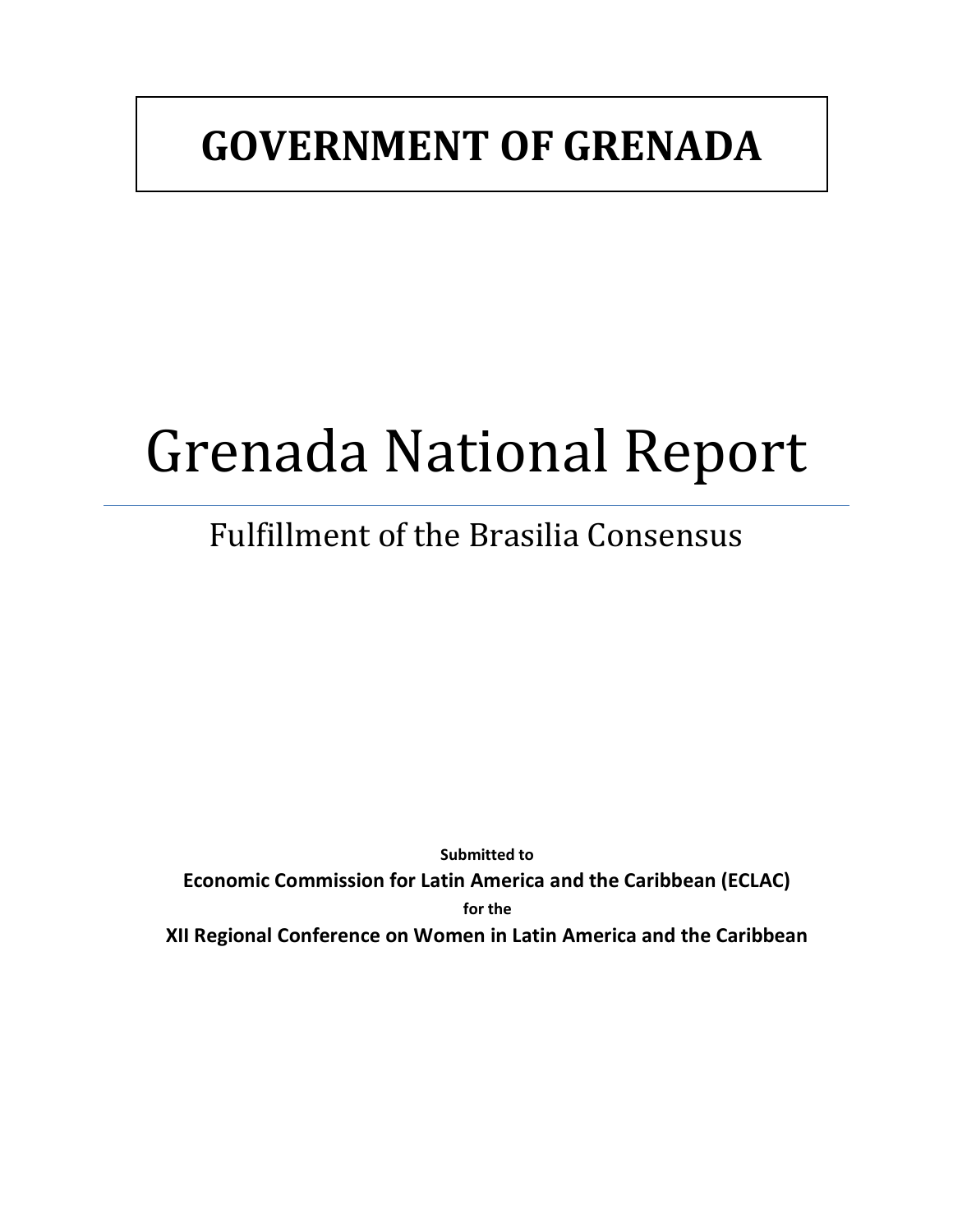### **Grenada National Report: Fulfillment of the Brasilia Consensus**

Grenada has made significant strides towards achieving gender equality, eradicating gender-based violence, strengthening families and increasing women's empowerment opportunities, through the Division of Gender and Family Affairs in the Ministry of Social Development and Housing.

As the National Gender Machinery, the Division of Gender and Family Affairs has two main functions: firstly, to take direct action to advance gender equality and women's empowerment in Grenada, and secondly, to promote and facilitate gender mainstreaming in other government ministries and entities throughout the State.

The Government of Grenada continues to affirm its commitments to the Convention on the Elimination of All Forms of Discrimination against Women (CEDAW) and the Inter-American Convention on the Prevention, Punishment and Eradication of Violence against Women (Convention of Belem do Para), the two Conventions which guide the work of the Division. These commitments are further supported by the Beijing Declaration and Platform for Action, Commonwealth Plan of Action on Gender Equality, and the Universal Declaration on Human Rights, and other agreements which address gender equality, human rights and the status of women.

The Government of Grenada affirms commitments made in the Brasilia Consensus (2010), in keeping with its pledge to promote and defend women's rights and achieve gender equality.

Within the period, the Division of Gender and Family Affairs has been strengthened through the addition of technical staff with the appointment of a Senior Programme Officer and a Gender Analyst for the first time. This increased capacity has allowed the Division to be better able to fulfill its mandate. As a result, there has been a marked positive transformation of the Division.

Grenada has started the process of developing a National Gender Equality Policy and Action Plan, with the intention to have a full draft by December 2013.

The following delineates two of the achievements of the Government of Grenada in compliance with the Brasilia Consensus: broaden the participation of women in decision-making and the exercise of power; and address all forms of violence against women. It also identifies the two main areas where challenges exist: enhance the citizenship of women; and promote the conditions for the integral health of women and for their sexual and reproductive rights.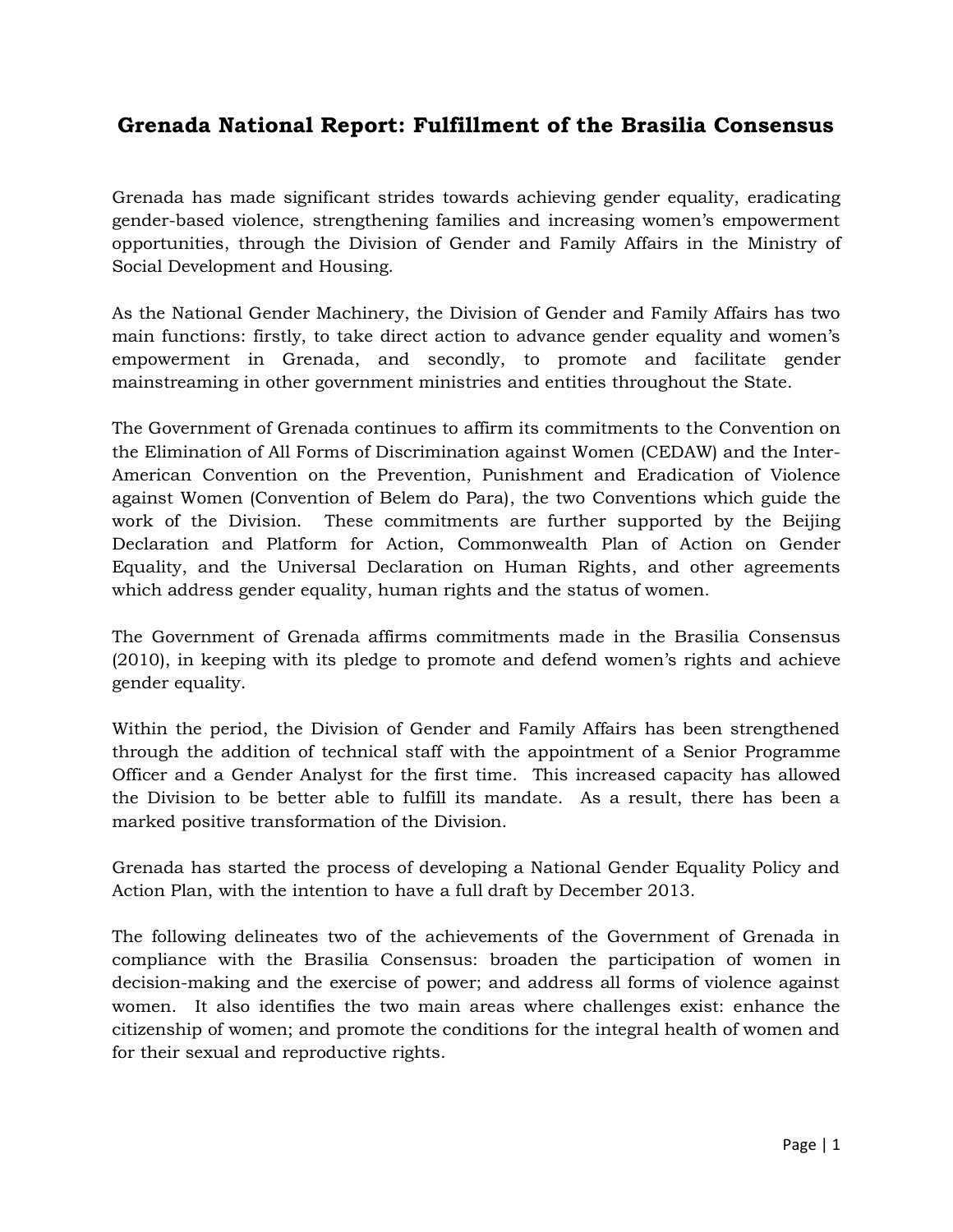#### **Achievements**

#### **Broaden the participation of women in decision-making and the exercise of power**

Grenada has attained the target of critical mass of women in Parliament, with five (5) of fifteen (15) or 33% of the Members of the House of Representatives (Lower House) being women. This indicates an increase from 13% female representation in the last Parliament. The Senate (Upper House) comprises thirteen (13) members including the President of the Senate. Of the 13 members of the Senate, two (2) members are women.

For the first time, Grenada has a female Head of State. In 2013, the Queen, upon advice of the Prime Minister, appointed Dr. Cecile La Grenade as Governor General.

Currently, the Judiciary has 100% female representation; while in the Magistracy 60% are females.

Within the Public Service there has also been considerable representation of females at senior level positions. Currently, 79% of Permanent Secretaries are females. The Secretary to the Cabinet and Head of the Public service is a woman. Further, the Senior Managers Board is comprised of sixteen (16) Permanent Secretaries and ten (10) Constitutional Heads of Department, of which 73% are females.

In other sectors, women are in leadership positions. While each of the seven trade unions is headed by a man, the President of the umbrella organization for trade unions, Grenada Trade Union Council, is a woman. The current head of the Grenada Chamber of Industry and Commerce is also a woman. Civil society organizations are predominantly led by women and further, Grenada now hosts the first female Anglican priest in the Caribbean.

These advances have been made without quota systems; therefore they are seen as a matter of 'natural progression', a result of years of sensitization of gender equality and women rights, supported by actions for women's empowerment and equal opportunities.

#### **Address all forms of violence against women**

One of the Division's key focus areas is to eradicate gender-based violence within the State of Grenada. To this end, the Division of Gender and Family Affairs has adopted a multi-pronged approach and embarked on a programme to expand services for the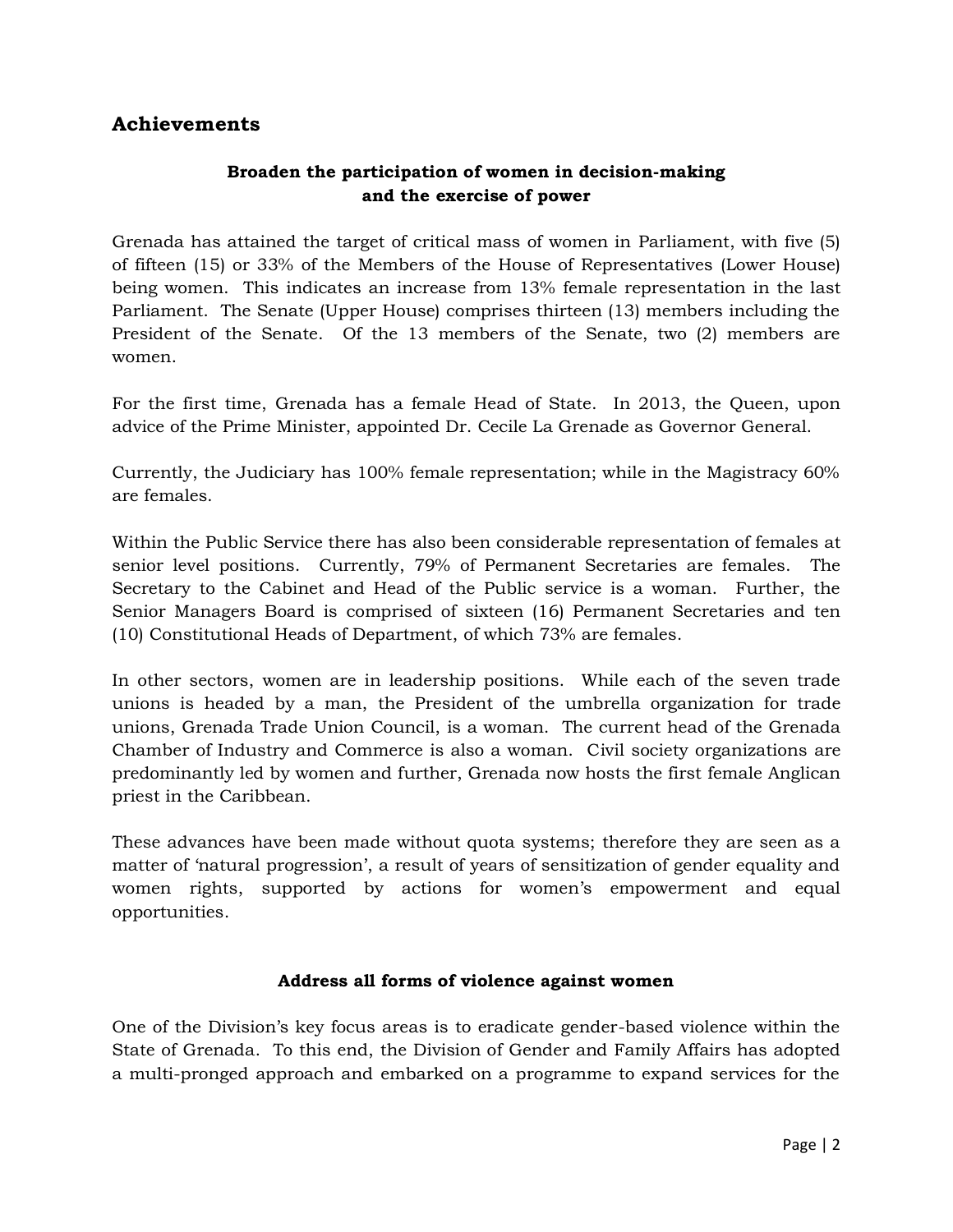prevention and eradication of gender-based violence; protection and support of victims; and punishment and rehabilitation of perpetrators.

The Division has fostered strategic collaboration with other government ministries, non-governmental organisations (NGOs) and international agencies. Support for this approach and activities was received from United Nations Trust Fund to end Violence Against Women, UNWOMEN, UNICEF, OECS and other partners.

#### **Legislative reform**

The State recognises that gender-based violence is a violation of human rights which is complex because of its various forms, contributing factors and its devastating effects on victims and their families. Legislative reform was a major thrust. Therefore, laws were enacted and a protocol implemented to address the issues. The main ones were:

- o Domestic Violence Act (2010)
- o Child (Protection and Adoption) Act (2010)
- o Amendments to the Criminal Code (2012)
- o Education (Amendment) Act (2012)
- o National Domestic violence and Sexual Abuse Protocol (2011)

#### **Major Activities to Address GBV**

Grenada has been undertaking a number of projects with the view of addressing the issue of Gender Based Violence. Intended as a catalyst for change at the national, community and individual level, these projects have been focusing on the implementation of laws and policies using a multi-disciplinary response mechanism; training of responders to VAW; public sensitization and education. Activities include:

- i. Stakeholder consultations
- ii. Capacity building for the Gender Based Violence Unit where two (2) Gender Based Violence Officers have been added to the Unit to effectively carry out its mandate.
- iii. Enhancement of psychosocial services: One (1) Counselor has been recruited to deal specifically with Gender Based Violence cases.
- iv. Identification of cultural beliefs, myths and practices that significantly support gender based violence in order to inform behavior change campaigns.
- v. Training of fifty-four (54) police officers; twenty-six (26) social service providers; thirty-three (33) service providers and advocates from the NGO community; forty-four (44) court clerks and legal secretaries, ninety-five (95) nurses and twelve (12) doctors on the laws and protocols related to gender based violence.
- vi. Rape kits have been introduced for systematic use in the health care system to support medico-legal responses.
- vii. Public sensitization and education through community outreach and use of media.
- viii. Data collection.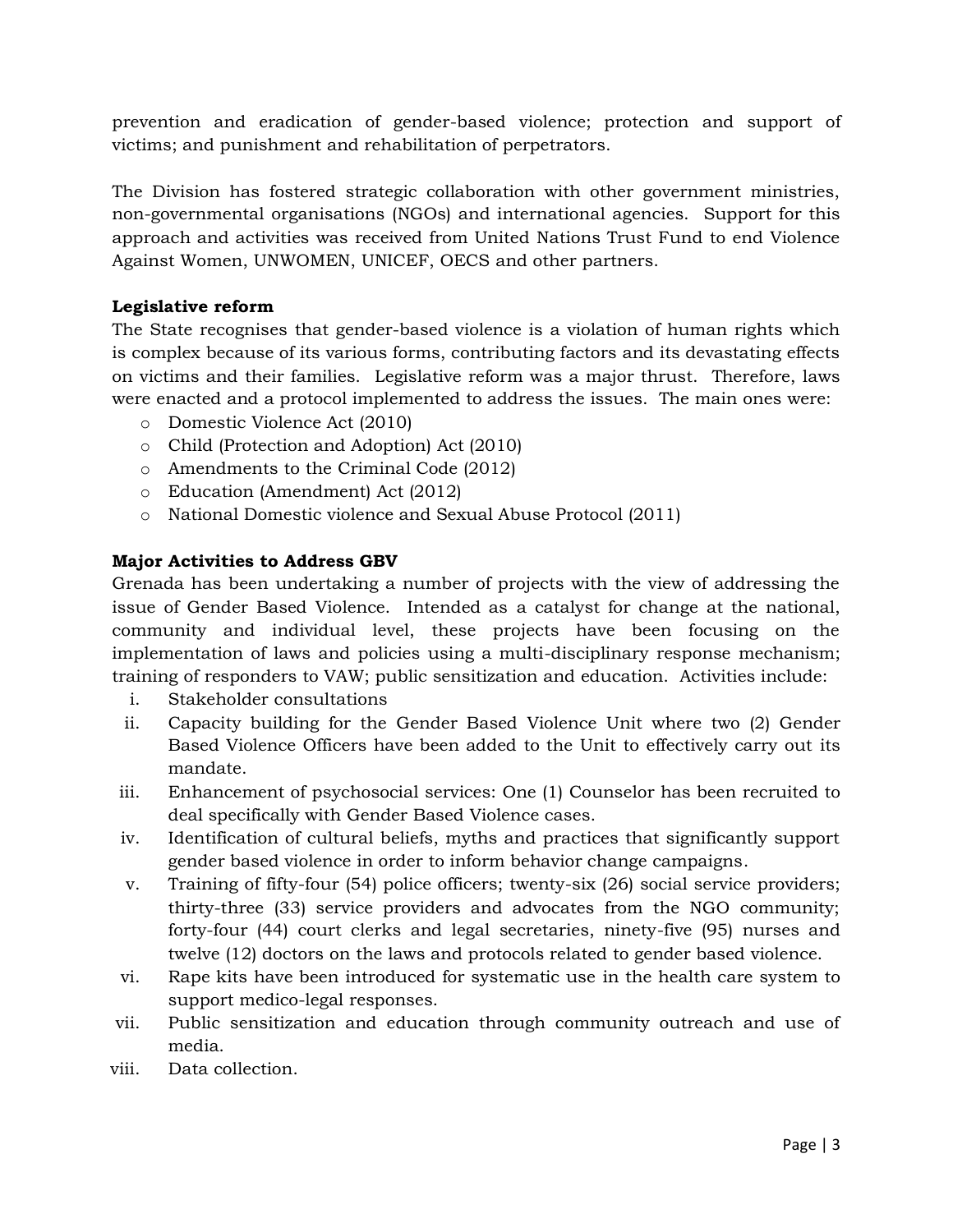#### **Service delivery**

The Domestic Violence Unit within the Division, established in 2003, was expanded and renamed to the Gender-based Violence Unit. This signals the expansion of services, to encompass all forms of gender based violence, with the immediate addition of a sexual assault response programme. From having only one coordinator in 2010, the GBV Unit is now staffed by a DV Programme Officer and two (2) GBV Officers, and further strengthening is anticipated. The Unit is charged with the responsibility of providing services to protect and support victims, and co-ordinating national responses to intimate partner violence, sexual abuse and, over time, other forms of gender-based violence, such as sexual harassment.

The services to address GBV are also being systematized through the following initiatives:

- Standard Operating Procedures (SOP)
	- o The SOP for the Ministry of Social Development's responses to GBV has been approved and preparations are being made for its implementation o The SOP for medical responses to GBV are being drafted
- Psycho-educational programme the Division has developed a Programme for Women's Empowerment and Resilience (P'WER) that will be piloted within the next few weeks.

The State has also established a Child Protection Authority which is charged with addressing all matters related to children in need of care and protection, which include children who are victims of sexual abuse and witnesses of domestic violence. Its operations are guided by a Child Protection Protocol. A sub office is established in Carriacou.

Through subventions and other contractual arrangements, the Government provides financial and other support to the Legal Aid and Counselling Clinic and the Grenada National Organisation of Women, two of the NGOs that provide services to address gender based violence in Grenada.

#### **Plans**

Addressing gender-based violence is a priority for the Government of Grenada, therefore, there are plans which are yet to be implemented. The National Five-Year Strategic Action Plan to Reduce Gender-based Violence and the National Gender Equality Policy and Action Plan are expected to be finalized by the end of 2013. With regard to further strengthening of the legal framework, the Division has identified the need for enactment of a Sexual Harassment Act. An Electronic Crimes Bill, which is before the Parliament, is expected to address child pornography and electronic stalking.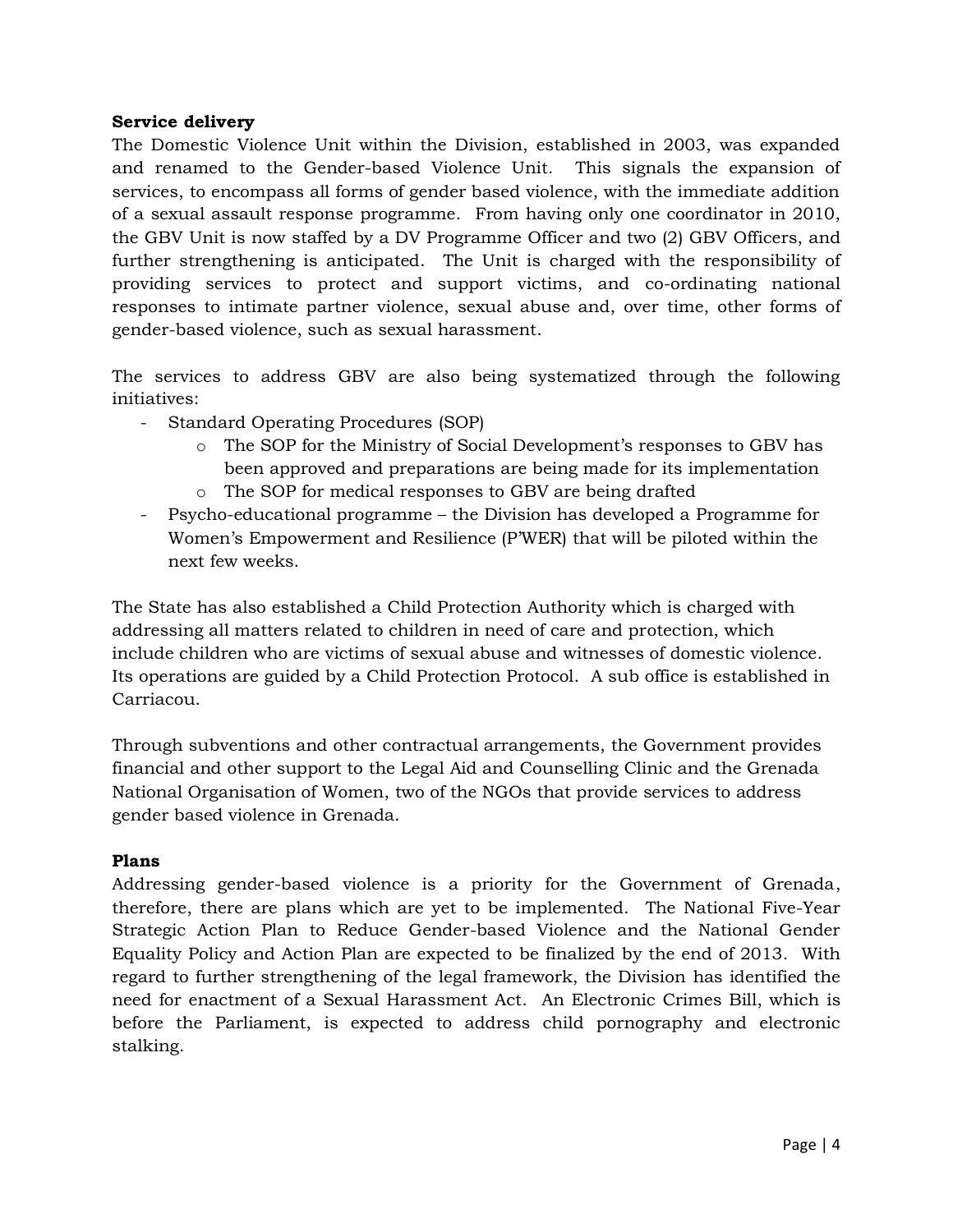#### **Challenges**

Despite advances towards meeting the obligations and assuring compliance with the international treaties, there have also been challenges.

#### **Enhance the citizenship of women**

While there has been increased representation at the decision-making and authoritative levels of government, there still remains a pressing need to ensure that gender mainstreaming is incorporated into state policies.

Grenada does not have an overarching framework to guide the transformative process to gender equality. The public remains resistant to some gender changes and appears to lack the will for change in some sectors. Public and private sector leaders do not consistently make gender equality a priority.

Furthermore, challenges facing boys and men are taking precedence over those facing girls and women for programming in many sectors, despite the continuation of women's subordinate status in society. Gender inequality continues to exist in terms of income, poverty, family, unemployment and political participation which hinder national development.

There is need for an inter-sectoral or multi-sectoral mechanism to manage gender equality and equity programming in Grenada. The non-integrative approach to gender equality programming among the Government Ministries and between the public sector, private sector and NGOs impedes gender mainstreaming across all the sectors.

Additionally, collection and management of sex disaggregated data are neither consistent nor systematic, and the data required for continued gender analysis and monitoring are decentralized throughout a number of government ministries.

Therefore, the Government is currently engaged in drafting a Country Gender Assessment (CGA) which will identify the specific gaps as it relates to gender equality. The CGA will inform the National Gender Equality Policy and Action Plan, expected to be completed by December 2013, followed by implementation from 2014. It would serve to address the conditions and status of women and men on the premise of their equal rights as citizens and residents of Grenada.